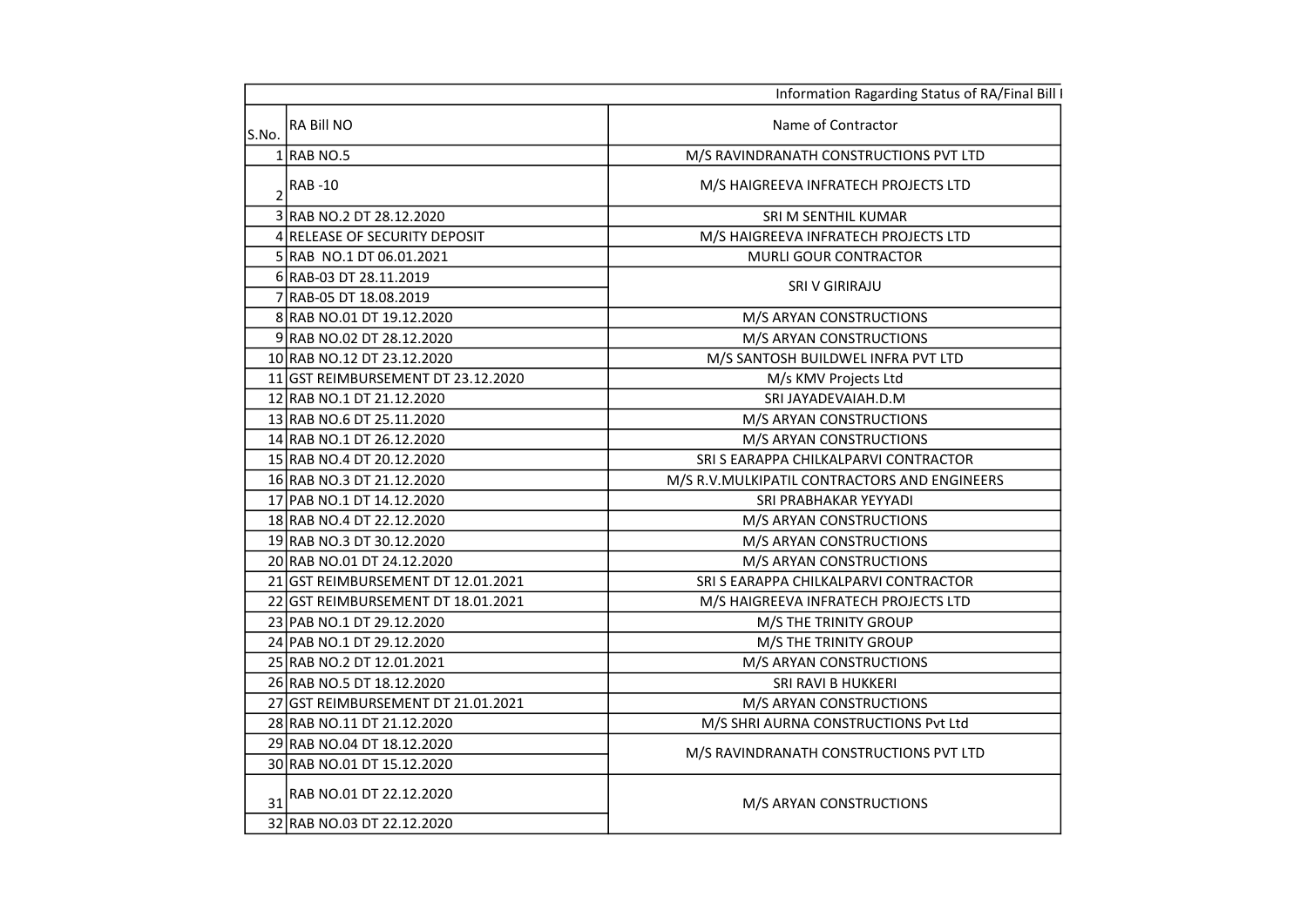| 33 | RAB NO.05 DT 14.12.2020            | M/S ARYAN CONSTRUCTIONS                |  |
|----|------------------------------------|----------------------------------------|--|
|    | 34 RAB NO.03 DT 17.12.2020         |                                        |  |
|    | 35 RAB NO.02 DT 18.12.2020         | M/S VSAGA INFRA PROJECTS LLP           |  |
|    | 36 RAB NO.03 DT 23.12.2020         | SRI M SENTHIL KUMAR                    |  |
|    | 37 RAB NO.01 DT 14.12.2020         | SRI M SENTHIL KUMAR                    |  |
|    | 38 RAB NO.01 DT 22.12.2020         | M/S FAMOUS CONTECH                     |  |
|    | 39 RAB NO.01 DT 15.12.2020         | M/S ARYAN CONSTRUCTIONS                |  |
|    | 40 RAB NO.05 DT 17.12.2020         | M/S ARYAN CONSTRUCTIONS                |  |
|    | 41 RAB NO.02 DT 22.12.2020         | M/S K NAGABHUSHANA REDDY               |  |
|    | 42 RAB NO.04 DT 21.12.2020         | M/s M P NATARAJ                        |  |
|    | 43 RAB NO.01 DT 21.12.2020         | M/S VIJAY ENTERPRISES                  |  |
|    | 44 RAB NO.02 DT 26.12.2020         | M/S ARYAN CONSTRUCTIONS                |  |
|    | 45 GST REIMBURSEMENT               | M/S FAMOUS CONTECH                     |  |
|    | 46 RAB NO.04 DT 18.12.2020         | SHRI G M RAGHAVENDRA                   |  |
|    | 47 RAB NO.01 DT 29.12.2020         | M/S RAVINDRANATH CONSTRUCTIONS PVT LTD |  |
|    | 48 RAB NO.01 DT 26.12.2020         | M/S ARYAN CONSTRUCTIONS                |  |
|    | 49 RAB NO.01 DT 22.12.2020         | M/S ARYAN CONSTRUCTIONS                |  |
|    | 50 GST REIMBURSEMENT               | M/S VSAGA INFRA PROJECTS LLP           |  |
|    | 51 RAB NO.02 DT 10.11.2020         | M/S ARYAN CONSTRUCTIONS                |  |
|    | 52 RAB NO.02 DT 07.01.2021         | M/s M P NATARAJ                        |  |
|    | 53 GST REIMBURSEMENT               | M/S K NAGABHUSHANA REDDY               |  |
|    | 55 RAB NO.02 DT 29.12.2020         | M/S FAMOUS CONTECH                     |  |
|    | 56 RAB NO.06 DT 29.12.2020         | SHRI G M RAGHAVENDRA                   |  |
|    | 57 RAB NO.03 DT 30.12.2020         | M/S ARYAN CONSTRUCTIONS                |  |
|    | 58 RAB NO.06 DT 08.01.2021         | M/S ARYAN CONSTRUCTIONS                |  |
|    | 59 RAB NO.02 DT 09.01.2021         | SRI V GIRIRAJU                         |  |
|    | 60 RAB NO.03 DT 05.01.2021         | SRI N SHIVAKUMAR                       |  |
|    | 61 RAB NO.03 DT 08.01.2021         | M/S PADMAVATHY BUILDERS                |  |
|    | 62 RAB NO.03 DT 07.01.2021         | M/S D G PRASHANTH                      |  |
|    | 63 RAB NO.06 DT 09.01.2021         | M/S DANI ENTERPRISES                   |  |
|    | 64 RAB NO.01 DT 15.01.2021         | SRI N SHIVAKUMAR                       |  |
|    | 65 RAB NO.06 DT 13.01.2021         | M/S ARYAN CONSTRUCTIONS                |  |
|    | 66 RAB NO.03 & FINAL DT 16.10.2020 |                                        |  |
|    | 67 RAB NO.03 & FINAL DT 16.10.2020 |                                        |  |
|    | 68 RAB NO.04 & FINAL DT 22.10.2020 |                                        |  |
|    | 69 RAB NO.02 & FINAL DT 22.10.2020 | SRI V.B.PRASADA REDDY                  |  |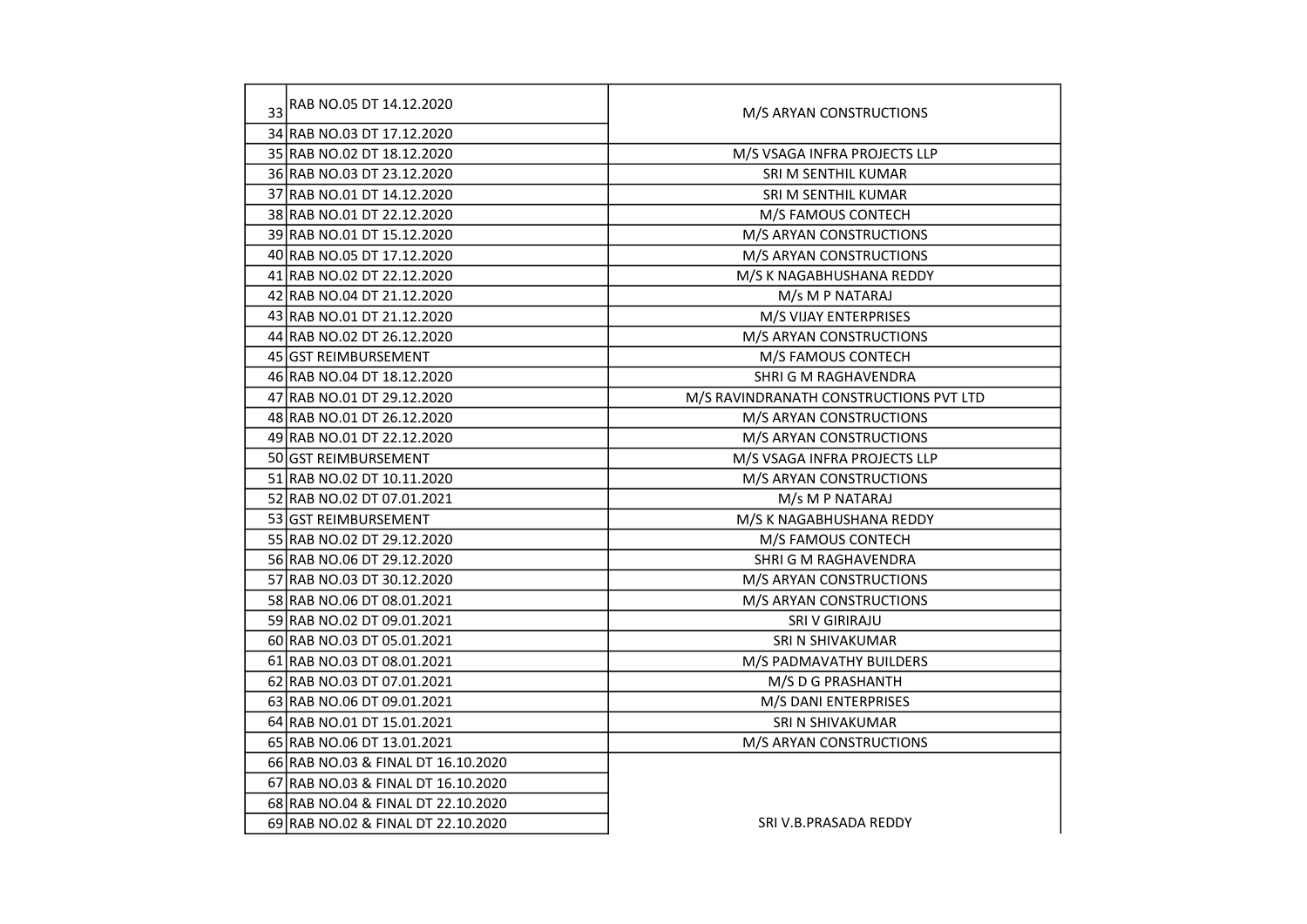| 70 RAB NO.05 & FINAL DT 22.10.2020       |                                             |
|------------------------------------------|---------------------------------------------|
| 71 RAB NO.04 & FINAL DT 13.01.2021       |                                             |
| 72 RAB NO.02 & FINAL DT 05.10.2020       |                                             |
| 73 SD & EMD DT 21.12.2020                | SRI M.CHIRANJEEVI                           |
| 74 SD & EMD BILL 01-JNV NVS-CHITTRADURGA | SRI M SENTHIL KUMAR                         |
| 75 SD & EMD - 01 DT 21.12.2020           | SRI G M RAGHAVENDRA                         |
| 76 SD & EMD POM-08 DT 21.12.2020         | M/S ARYAN CONSTRUCTIONS                     |
| 77 RAB-01 DT 20.11.2020                  | M/S KITCO LTD                               |
| 78 RAB NO.3 DT 27.12.2020                | SATRA SERVICES AND SOLUTIONS PVT LTD SECBAD |
| 79 SD & EMB BILL NO.1 DT 04.01.2021      | SRI A K VENKATESH                           |
| 80 RAB NO.4 DT 31.12.2020                | MAVEN INFRA AND CONSULTANTS PVT LTD         |
| 81 IDDC-GST REIMBURSEMENT ISEC           | M/S IMPRINTS                                |
| 82 GST REIMBURSEMENT DT 14.12.2020       | <b>M/SIMPRINTS</b>                          |
|                                          |                                             |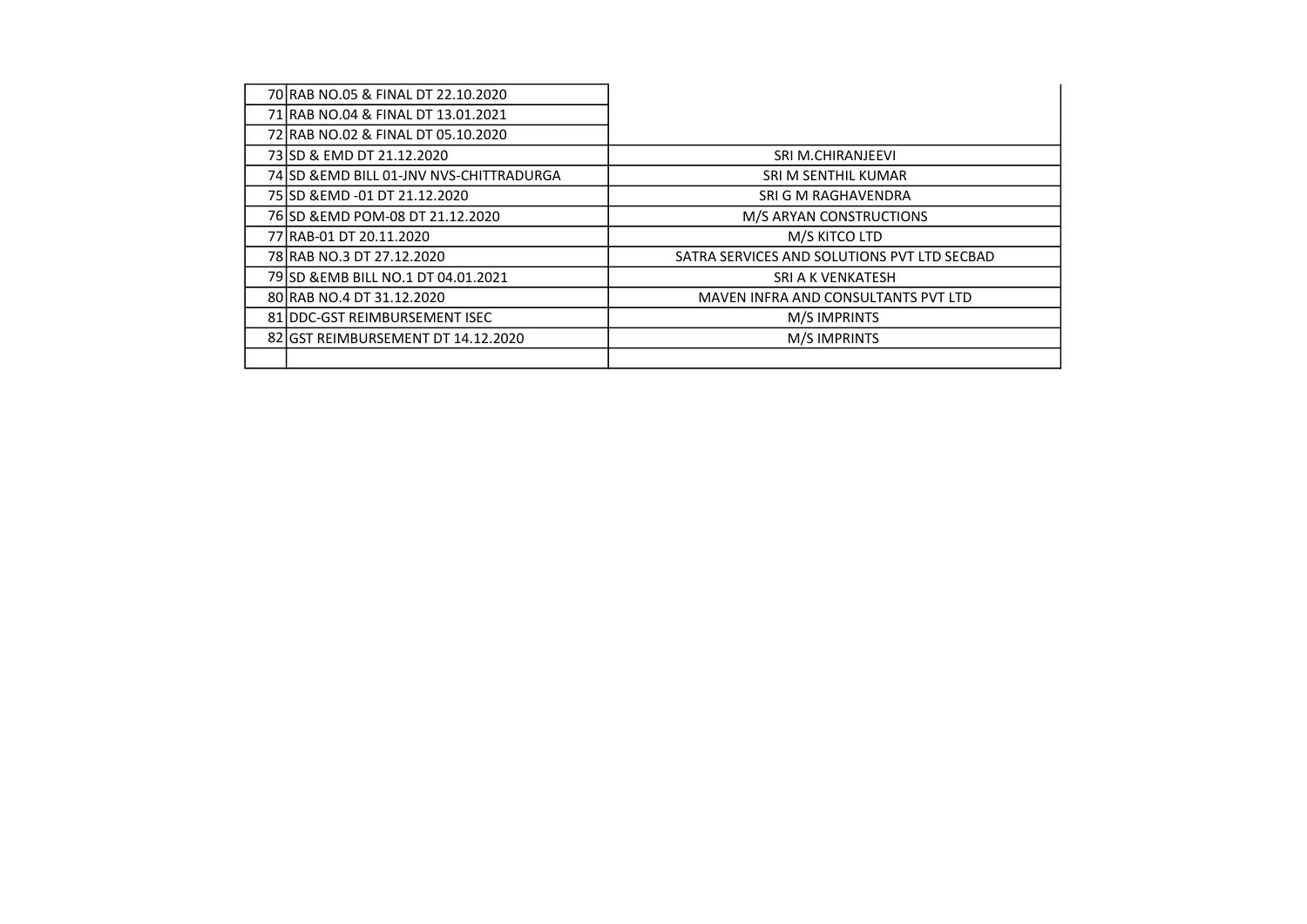| Payment of Working Agencies for the period from 01.01.2021 TO 31.01.2021      |                     |                                           |                     |             |
|-------------------------------------------------------------------------------|---------------------|-------------------------------------------|---------------------|-------------|
| Work order No.                                                                |                     |                                           | Payment             | Mode of     |
|                                                                               | <b>Gross Amount</b> | Bill Received in HQ                       | <b>Relesed Date</b> | Payment     |
| RITES/BLR/DET-ITI-A/E-120/LOA/2017/628 DT17.03.2017                           |                     | 5,80,987.00 R-693 DT 03.12.2020           | 01.01.2021          | <b>RTGS</b> |
| RITES/BLR/ITI-PACK-Xi/E-110/LOA/2016/1397 Dt 11.07.2016                       | 50,89,879.00        | R-117 DT 24.12.2020                       | 05.01.2021          | <b>RTGS</b> |
|                                                                               |                     | R-122 DT 28.12.2020                       |                     |             |
| RITES/BLR/DET-ITI-Saligrama/E-245/2020/1911 dt 05.05.2020                     |                     | 25,55,077.00 R-788 DT 01.02.2021          | 06.01.2021          | <b>RTGS</b> |
| RITES/BLR/ITI-PACK-Xi/E-110/LOA/2016/1397 Dt 11.07.2016                       |                     | 53,23,803.00 R-812 DT 13.01.2021          | 13.01.2021          | <b>RTGS</b> |
| RITES/BLR/DET-ITI-Gangapura/E-238/2020/1907 dt 05.05.2020                     |                     | 53,17,320.00 R-799 DT 08.01.2021          | 20.01.2021          | <b>RTGS</b> |
| RITES/BLR/DET-ITI-I/E-135/LOA/2017/1884 DT 07.07.2017                         | 24,43,845.00        | R-75 DT 12.11.2019<br>R-446 DT 10.12.2019 | 22.01.2021          | <b>RTGS</b> |
| RITES/BLR/DTE-SCP-TSP/E-170/LOA/2018/816 DT 05.09.2018                        |                     | 15,90,814.00 R-751 DT 22.12.2020          | 01.01.2021          | <b>RTGS</b> |
| RITES/BLR/DTE-Bidar-Exten/E-234/LOA/2020/1737 DT06.02.2020                    |                     | 1,42,55,116.00 R-767 DT 28.12.2020        | 01.01.2021          | <b>RTGS</b> |
| RITES/BLR/DTE-Bidar/E-153/LOA/2018/583 dt.12.03.2018                          |                     | 15,14,242.00 R-766 DT 28.02.2020          | 01.01.2021          | <b>RTGS</b> |
| RITES/BLR/DTE-Kadur/E-132/LOA/2017/1885 DT.07.07.2017                         |                     | 6,93,344.00 R-771 DT 28.12.2020           | 01.01.2021          | <b>RTGS</b> |
| RITES/BLR/DTE-Gunnala-Poly/E-239/2020/1896 DT 08.05.2020                      |                     | 43,48,750.00 R-769 DT 28.12.2020          | 01.01.2021          | <b>RTGS</b> |
| RITES/BLR/DTE-Ghostel-8/E-167/LOA/2018/726 dt 08.08.2018                      |                     | 15,94,885.00 R-770 DT 28.12.2020          | 04.01.2021          | <b>RTGS</b> |
| RITES/BLR/DTE-Poly-Chama-Mandya-Mys-A/E-179/LOA/2018/983 dt.24.10.2018        |                     | 69,56,122.00 R-786 DT 01.01.2021          | 06.01.2021          | <b>RTGS</b> |
| RITES/BLR/DTE-G HOSTEL-5/E-166/LOA/2018/727 DT 08.08.2018                     |                     | 41,67,159.00 R-790 DT 04.01.2021          | 08.01.2021          | <b>RTGS</b> |
| ES/BLR/DTE-RIDF-23/Holeaur-hostel-workshop/E-232/LOA/2020/1538 DT 09.01.20    |                     | 44,87,074.00 R-782 DT 01.01.2021          | 09.01.2021          | <b>RTGS</b> |
| RITES/BLR/DTE-Poly-kapu-G-2nd/E-186/LOA/2018/1052 DT 10.11.2018               |                     | 14,97,337.00 R-779 DT 29.12.2020          | 11.01.2021          | <b>RTGS</b> |
| RITES/BLR/DTE-SCP-TSP/E-170/LOA/2018/816 DT 05.09.2018                        |                     | 31,96,698.00 R-792 DT 06.01.2021          | 13.01.2021          | <b>RTGS</b> |
| RITES/BLR/DTE-RIDF-23-SCPTSP/Sira-Harohalli/E-229/2019/1454 DT 27.12.2019     |                     | 35,09,172.00 R-806 DT 12.01.2021          | 20.01.2021          | <b>RTGS</b> |
| DTE-RIDF-23/Chikka-balla-rai-kal-vijay-hostel-workshop/E-233/LOA/2019/1539 DT |                     | 39,35,588.00 R-807 DT 12.01.2021          | 20.01.2021          | <b>RTGS</b> |
| RITES/BLR/DTE-G HOSTEL-5/E-166/LOA/2018/727 DT 08.08.2018                     |                     | 6,88,568.00 R-817 DT 18.01.2021           | 20.01.2021          | <b>RTGS</b> |
| RITES/BLR/DTE-Poly-Basavana-119/LOA/2017/269 DT 23.01.2017                    |                     | 29,49,900.00 R-828 DT 20.01.2021          | 20.01.2021          | <b>RTGS</b> |
| RITES/BLR/DTE-Polu-Kama-Haliyala-B/E180/LOA/2018/985 dt.24.10.2018            |                     | 4,03,354.00 R-783 DT 01.01.2021           | 20.01.2021          | <b>RTGS</b> |
| RITES/BLR/DTE-Polu-Kama-Haliyala-B/E180/LOA/2018/985 dt.24.10.2018            |                     | 4,81,619.00 R-784 DT 01.01.2021           | 20.01.2021          | <b>RTGS</b> |
| RITES/BLR/DTE-SCP-TSP/E-170/LOA/2018/816 DT 05.09.2018                        |                     | 26,63,718.00 R-815 DT 18.01.2021          | 22.01.2021          | <b>RTGS</b> |
| RITES/BLR/DTE-G HOSTEL-6/E-165/LOA/2018/1211 DT 22.05.2018                    |                     | 7,01,993.00 R-829 DT 19.01.2020           | 22.01.2021          | <b>RTGS</b> |
| RITES/BLR/DTE-RIDF-23-SCPTSP/Sira-Harohalli/E-229/2019/1454 DT 27.12.2019     |                     | 13,46,706.00 R-833 DT 22.01.2021          | 27.01.2021          | <b>RTGS</b> |
| RITES/BLR/DCE-Maharani-2nd Call/E-189/LOA/2018/1150 Dt.07.12.2018             |                     | 1,05,61,915.00 R-760 DT 18.12.2020        | 01.01.2021          | <b>RTGS</b> |
|                                                                               |                     | R-749 DT 22.12.2020                       |                     |             |
| RITES/BLR/DCE/2018-19/MANDYA-1E-203/LOA/2019/756 DT 08.07.2019                | 44,60,591.00        | R-744 DT 21.12.2020                       | 01.01.2021          | <b>RTGS</b> |
| ITES/BLR/DCE-2018-19/TUMKUR-RAMNAGAR/E-220/LOA/2019/1181 DT.27.10.201         |                     | 53,82,055.00 R-759 DT 23.12.2020          | 01.01.2021          | <b>RTGS</b> |
|                                                                               |                     | R-758 DT 23.12.2020                       |                     |             |
|                                                                               |                     |                                           |                     |             |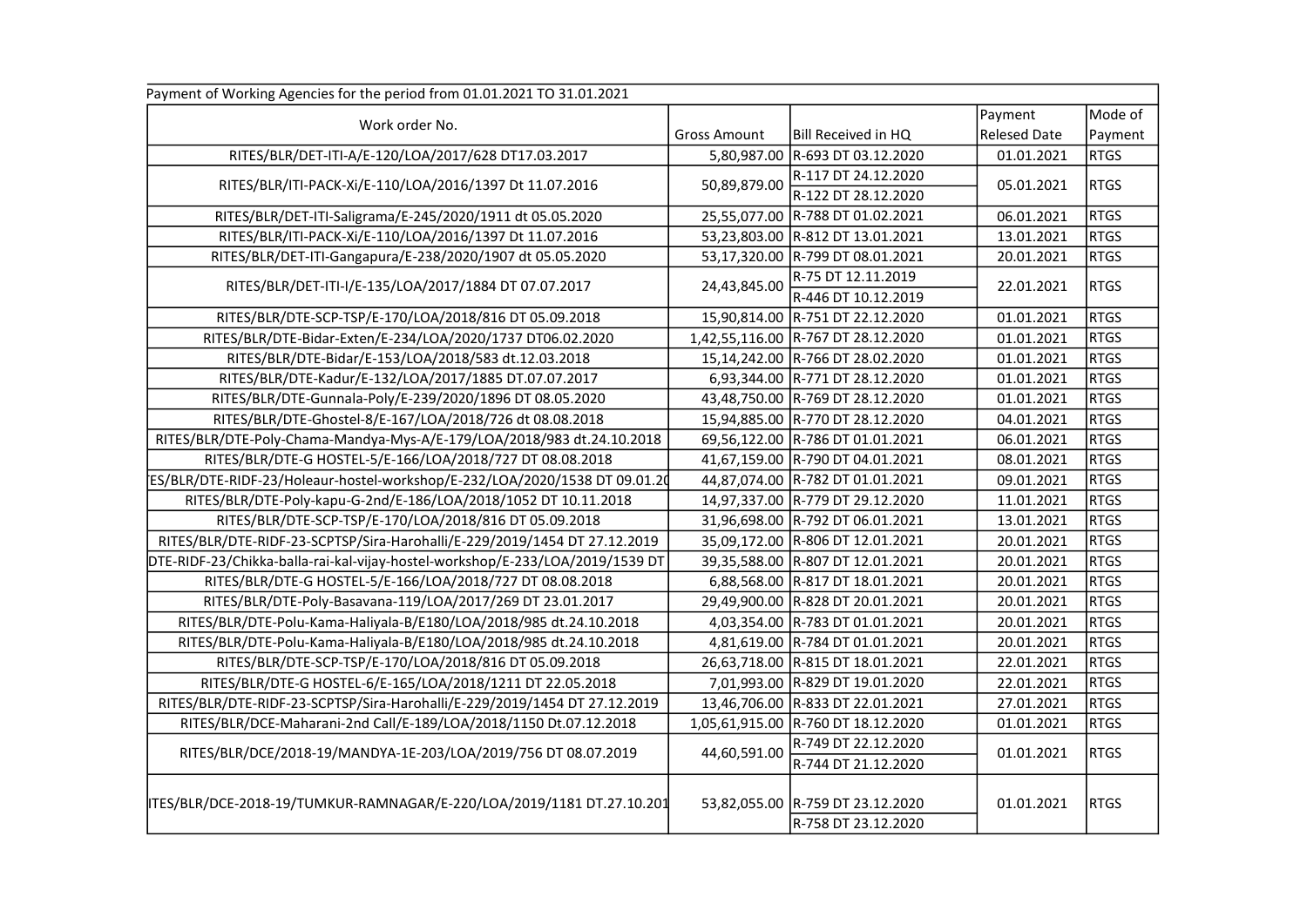| RITES/BLR/DCE-2018-19/MYSURU-CHAMA-2/E214/LOA/2019/968 DT 28.08.2019       | 58,74,551.00 R-735 DT 18.12.2020      | 01.01.2021 | <b>RTGS</b> |
|----------------------------------------------------------------------------|---------------------------------------|------------|-------------|
|                                                                            | R-747 DT 22.12.2020                   |            |             |
| RITES/BLR/DCE/2018-19-BANGALURU-III/E-217/2019/1180 DT 21.10.2019          | 15,47,355.00 R-757 DT 23.12.2020      | 01.01.2021 | <b>RTGS</b> |
| RITES/BLR/DCE-18-19 MUSURU-KODUGU/E-224/LOA/2019/1300 DT 20.11.2019        | 25,02,923.00 R-775 DT 29.12.2020      | 04.01.2021 | <b>RTGS</b> |
| RITES/BLR/DCE-RUSA-M-RANI-MYSE/E-250/LOA/2020/2121 DT 13.07.2020           | 32,12,901.00 R-734 DT 18.12.2020      | 04.01.2021 | <b>RTGS</b> |
| RITES/BLR/DCE2018-19-BELLAR/E210/LOA/2019/1152 DT 14.10.2019               | 30,18,508.00 R-768 DT 28.12.2020      | 04.01.2021 | <b>RTGS</b> |
| /BLR/DCE-2018-19/TUMKUR - RAMANAGARA/E-220/LOA/2019/1181 DATED 22.10       | 37,54,904.00 R-743 DT 21.12.2020      | 04.01.2021 | <b>RTGS</b> |
| FES/BLR/DCE-2018-19/MYSURU - KODUGU/E-224/LOA/2019/1301 DATED 20.11.20     | 42,21,728.00 R-748 DT 22.12.2020      | 04.01.2021 | <b>RTGS</b> |
| RITES/BLR-2018-19/BALLARI-II/E-211/LOA/2019/1278 DT 14.11.2019             | 17,09,002.00 R-761 DT 28.12.2020      | 04.01.2021 | <b>RTGS</b> |
| RITES/BLR/DCE-SDP-3/MAGDI/E-200/LOA/2019/558 DT 22.05.2019                 | 14,80,834.00 R-772 DT 28.12.2020      | 04.01.2021 | <b>RTGS</b> |
| RITES/BLR/DCE-PERIYAPATNA/E-260/LOA/2020/2630 DT 25.09.2020                | 45,75,728.00 R-762 DT 28.12.2020      | 04.01.2021 | <b>RTGS</b> |
| ITES/BLRDCE-2018-19/MYSURU-CHAMA-2/E-214/LOA/2019/968 DATED 28-08-201      | 78,98,503.00 R-773 DT 29.12.2020      | 04.01.2021 | <b>RTGS</b> |
| RITES/BLR/DCE2018-19-KOPPAL/E209/LOA/2019/969 DT 28.08.2019                | 20,17,978.00 R-764 DT 28.12.2020      | 06.01.2021 | <b>RTGS</b> |
| RITES/BLR/DCE-SDP-3/TUMKUR/E-193/LOA/2019/331 DT.04.04.2019                | 17,58,071.00 R-740 DT 19.01.2020      | 06.01.2021 | <b>RTGS</b> |
| RITES/BLR/DCE/2018-19/MANDYA-1E-203/LOA/2019/756 DT 08.07.2019             | 18,36,668.00 R-787 DT 01.01.2021      | 08.01.2021 | <b>RTGS</b> |
| RITES/BLR/DCE/2018-19/MANDYA-2/E-204/LOA/2019/757 DT 08.07.2019            | 42,23,131.00 R-781 DT 01.01.2021      | 08.01.2021 | <b>RTGS</b> |
| RITES/BLR/DCE-2018-19/MYSURU-CHAMA-2/E214/LOA/2019/968 DT 28.08.2019       | 16,40,218.00 R-795 DT 08.01.2020      | 09.01.2021 | <b>RTGS</b> |
| RITES/BLR/DCE/2018-19-BANGALURU-III/E-217/2019/1180 DT 21.10.2019          | 2,44,624.00 R-794 DT 07.01.2021       | 13.01.2021 | <b>RTGS</b> |
| RITES/BLR/DCE-SDP-J/E156/LOA/2018/1208 DT 22.05.2019                       | 17,10,782.00 R-123 DT 01.01.2021      | 13.01.2021 | <b>RTGS</b> |
| RITES/BLR/DCE-SDP-3/MAGDI/E-200/LOA/2019/558 DT 22.05.2019                 | 11,93,038.00 R-796 DT 08.01.2021      | 13.01.2021 | <b>RTGS</b> |
| RITES/BLR-2018-19/BALLARI-II/E-211/LOA/2019/1278 DT 14.11.2019             | 13,65,120.00 R-804 DT 11.01.2021      | 21.01.2021 | <b>RTGS</b> |
| RITES/BLR/DCE2018-19-KOPPAL/E209/LOA/2019/969 DT 28.08.2019                | 40,11,264.00 R-803 DT 11.01.2021      | 21.01.2021 | <b>RTGS</b> |
| RITES/BLR/DCE-SDP-3/TUMKUR/E-193/LOA/2019/331 DT.04.04.2019                | 17,34,882.00 R-797 DT 08.01.2021      | 21.01.2021 | <b>RTGS</b> |
| /BLR/DCE-2018-19/TUMKUR - RAMANAGARA/E-220/LOA/2019/1181 DATED 22.10       | 18,23,689.00 R-800 DT 11.01.2021      | 21.01.2021 | <b>RTGS</b> |
| RITES/BLR/DCE-18-19 MYSURU-KODUGU/E-224/LOA/2019/1301 DT 20.11.2019        | 31,25,751.00 R-801 DT 11.01.2021      | 21.01.2021 | <b>RTGS</b> |
| RITES/BLR/DCE2018-19-BELLARI-1/E-215/LOA/2019/1151 DT 14.10.2019           | 63,42,619.00 R-814 DT 13.01.2021      | 22.01.2021 | <b>RTGS</b> |
| RITES/BLR/DCE-2018-19 CHIKKABALLAPUR/E-208/LOA/2019/913 DT 19.08.2019      | 78,49,117.00 R-805 DT 11.01.2021      | 22.01.2021 | <b>RTGS</b> |
| ITES/BLR/DCE-2018-19/MYSURU-MAHARANI/E-226/LOA/2019/1450 DT.27.12.201      | 36,23,114.00 R-809 DT 12.01.2021      | 22.01.2021 | <b>RTGS</b> |
| RITES/BLR/DCE-SDP-D-E-144/LOA/2018/103 DT.08.01.2018                       | 17,52,029.00 R-802 DT 11.01.2021      | 22.01.2021 | <b>RTGS</b> |
| 09.20_714.09.20_TES/BLR/DCE-2018-19/BANGALORE-KADU-HSR/E-222/LOA/2019/1279 | 52,55,090.00 R-823 DT 19.01.2021      | 28.01.2021 | <b>RTGS</b> |
| ITES/BLR/DCE/RUSA-BLR &CHIKKABELLAPUR/E-252/LOA/2020/2123 DT 13.07.202     | 32,94,985.00 R-821 DT 18.01.2021      | 28.01.2021 | <b>RTGS</b> |
| RITES/BLR/DCE-18-19 MYSURU-KODUGU/E-224/LOA/2019/1301 DT 20.11.2019        | 46,64,103.00 R-822 DT 19.01.2021      | 28.01.2021 | <b>RTGS</b> |
|                                                                            | SL NO.78 DT 30.11.2020                |            |             |
|                                                                            | SL NO.77 DT 30.11.2020                |            |             |
|                                                                            | SL NO.81 DT 30.11.2020                |            |             |
| RITES/BLR/DCE-SDP-N/E-159-LOA-2018/1206 DT 22.05.2018                      | 1,85,40,908.00 SL NO.80 DT 30.11.2020 | 28.01.2021 | <b>RTGS</b> |